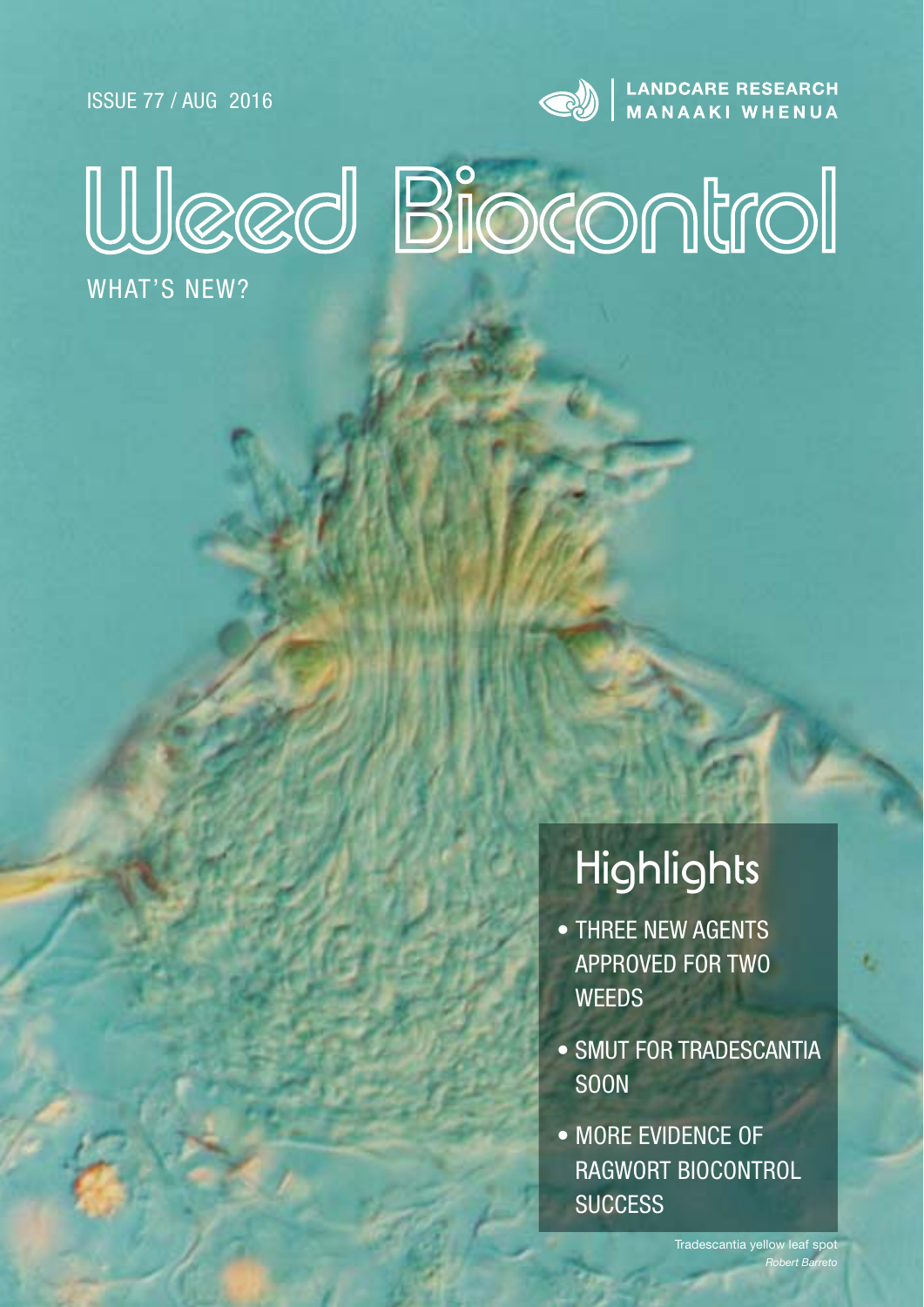| BRISTLY DAIRY FARM DILEMMA                                 | 2  |
|------------------------------------------------------------|----|
| <b>COMPARING RAGWORT THEN</b><br><b>WITH NOW: PART ONE</b> | 4  |
| THREE NEW AGENTS APPROVED<br><b>FOR TWO WEEDS</b>          | 6  |
| SMUT FOR TRADESCANTIA SOON 7                               |    |
| <b>SPRING ACTIVITIES</b>                                   | 8  |
| <b>WHO'S WHO IN BIOLOGICAL</b><br><b>CONTROL OF WEEDS?</b> | 10 |
| <b>FURTHER READING</b>                                     | 12 |

### Key contacts

EDITOR: Lynley Hayes Any enquiries to Lynley Hayes hayesl@landcareresearch.co.nz

THANKS TO: Ray Prebble LAYOUT: Cissy Pan

CONTRIBUTIONS: Alison Evans



This information may be copied and distributed others without limitations, provided Landcare ch New Zealand Ltd 2015 and the source of the information is acknowledged. Under no ces may a charge be made for t ation without the express permis Landcare Research New Zealand Ltd 2014 ISSN 2463-2961 (Print) ISSN 2463-297X (Online)

www.landcareresearch.co.nz

### Contents Bristly Dairy Farm Dilemma

Dairy farms around the North Island are struggling to keep pastures clean as another weed, yellow bristle brass (*Setaria pumila*), is making its presence felt. Yellow bristle grass (YBG) is one of eight *Setaria* species found in New Zealand, and while not all of them are considered weeds, *S. pumila* has become a big problem, particularly in Taranaki, Waikato, South Auckland and the Bay of Plenty. Recent data suggests a possible hybrid origin for many plants commonly referred to as YBG, and it appears that this form, which may have recently arisen in New Zealand, is extremely weedy.

Originally from southern Asia, YBG has spread throughout Europe, Africa, North America and Australia. It was most likely brought accidentally to New Zealand as a contaminant in grass seed. As the name suggests, YBG has a bristly seed head which attaches easily to the hair of animals and can be moved between farms in feed such as hay. The loss of grass production on dairy farms due to the presence of YBG has been estimated at around 20%, which lowers farm productivity considerably. The cost of buying in supplementary feed to keep milk production at an acceptable level has become a big burden for some dairy farmers, and in some cases has resulted in more YBG seed arriving on the property.

Although palatable to stock during the spring, cattle won't graze YBG once it starts forming a seed head (January – May). Outside of this period heavy grazing can reduce the prevalence of the plant, but the flip side of this is that pugging of the ground can enhance YBG seed germination. Instead, farmers are mostly relying on costly chemical control, which has the added burden of a withholding period of 28 days where stock cannot graze the pasture. Manual removal is used for small infestations, but careful pasture management is required, such as topping paddocks prior to seed set and harrowing paddocks to reduce seed germination from dung pats. Despite best efforts, the grass is continuing to spread.

So what are the biocontrol options for this plant? "A collaborative effort between AgResearch and Landcare Research has recently produced a feasibility study to try to answer this question," said Trevor James from AgResearch, who led the study. One goal was to determine the genetic variation in populations of YBG in New Zealand. To achieve this,



Yellow bristle grass is an increasing problem on dairy farms.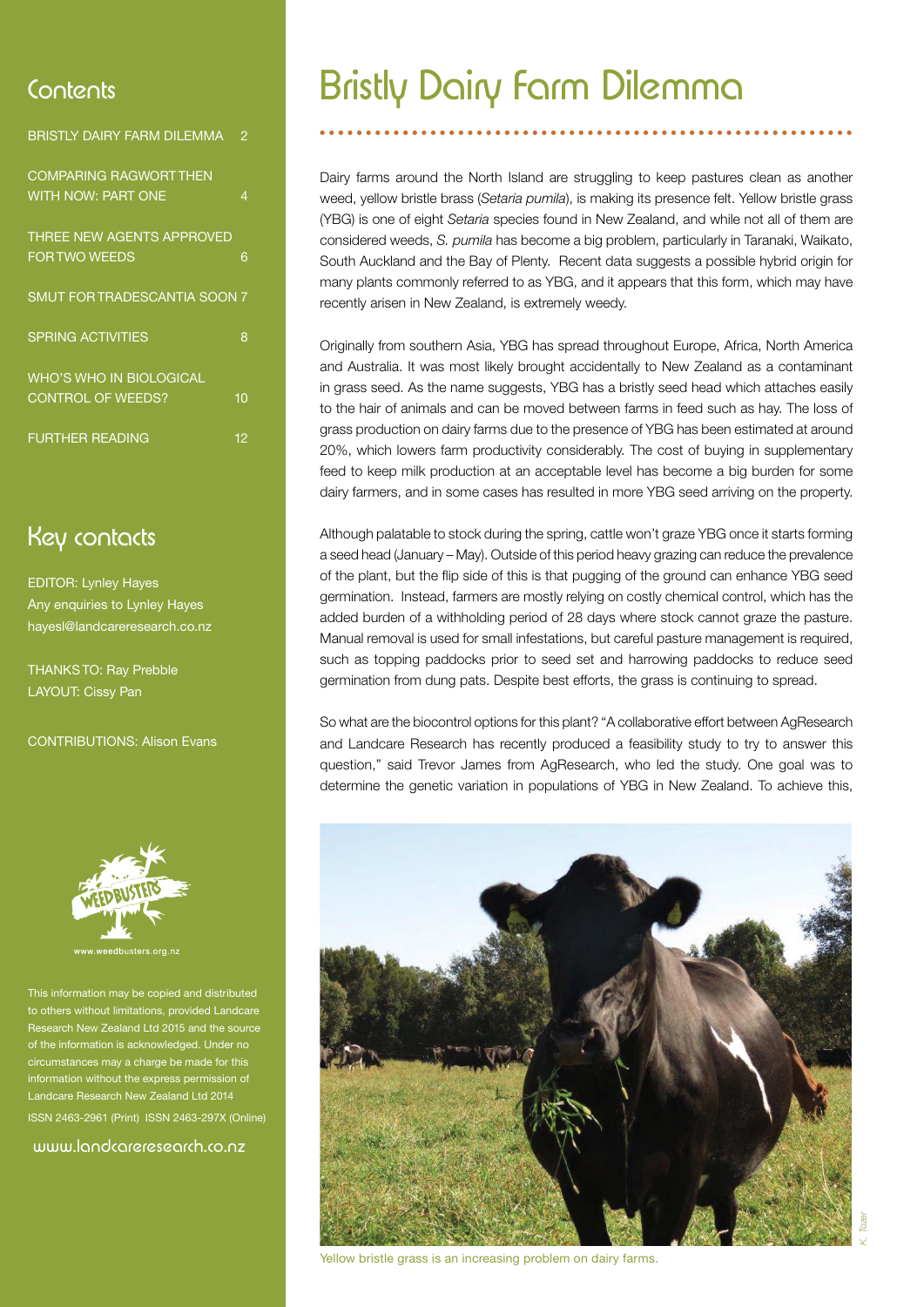we collected YBG samples from 20 different sites (mainly from the North Island and the top of the South Island) and knot root bristle grass (*S. gracilis*) from one site. Molecular biologist Gary Houliston was surprised with the results from the initial molecular work. "We sequenced phylogenetic regions from both the nucleus and chloroplast and were surprised at what we found. While the nuclear region was a very good match for *S. pumila,* the chloroplast result appeared more like *S. sphacelata*," said Gary*. S. sphacelata* was available for comparison from an agricultural trial of the species near Kaikohe. This species of grass was also planted on Whatawhata Research Station in the western Waikato region, and the seed was sourced from Australia, Kenya and South Africa. Suspiciously, the invasive type of YBG is common in the regions where *S. sphacelata* has been trialled, adding weight to the hypothesis that the reason for YBG suddenly becoming problematic after many years of being present in New Zealand is the formation of an aggressive hybrid. However, further studies would be needed to be sure that the invasive type is a local hybrid rather than an introduced genotype.

"We also found that morphological features that have been used to identify YBG and related species do not line up well with genetic variability detected and therefore cannot be reliably used for identification purposes," warned Gary. "We also don't know how widespread the weedy form of YBG is yet," added Trevor. Further molecular work is needed to compare material found in New Zealand with material from overseas in order to attempt to narrow down where the plants originated from, and indicate where best to search for potential biocontrol agents.

A literature search has suggested that it might be better to go down the track of looking for pathogens to control this weed rather than insects. Few insects are known to feed on YBG, none appear to be suitable for biocontrol purposes, and pathogens appear to offer more options. However, because of the taxonomic uncertainties around *Setaria* and the issues identified in using morphological features to assign names in this group, it is possible that literature referring to YBG, or related species, may be inaccurate, including the host range of pathogens reported. If similar genetic forms can be found overseas it would enable those populations to be surveyed for possible biocontrol agents. If they cannot be found, the next best option would be to survey the parent plants or the most similar material that can be identified. "Any future work will also need to carefully consider which *Setaria* species should be targeted for biocontrol in New Zealand, because there is a danger that focusing on just the weedy hybrid YBG form could result in it just being replaced by other *Setaria* entities," concluded Trevor.

*This study was funded by the Ministry for Primary Industries Sustainable Farming Fund.*



Yellow bristle grass spreading along roadside.

CONTACT: Trevor James trevor.james@agresearch.co.nz Gary Houliston houlistong@landcareresearch.co.nz

#### BIOCONTROL AGENTS RELEASED IN 2015/16

| <b>Species</b>                                         | Releases made |
|--------------------------------------------------------|---------------|
| Broom gall mite (Aceria genistae)                      | 100           |
| Darwin's barberry seed weevil (Berberidicola exeratus) | 7             |
| Lantana blister rust (Puccinia lantanae)               | 1             |
| Privet lace bug (Leptoypha hospita)                    | 11            |
| Tradescantia leaf beetle (Neolema oglobini)            | 20            |
| Tradescantia stem beetle (Lema basicostata)            | 22            |
| Tradescantia tip beetle (Neolema abbreviata)           | 21            |
| Total                                                  | 182           |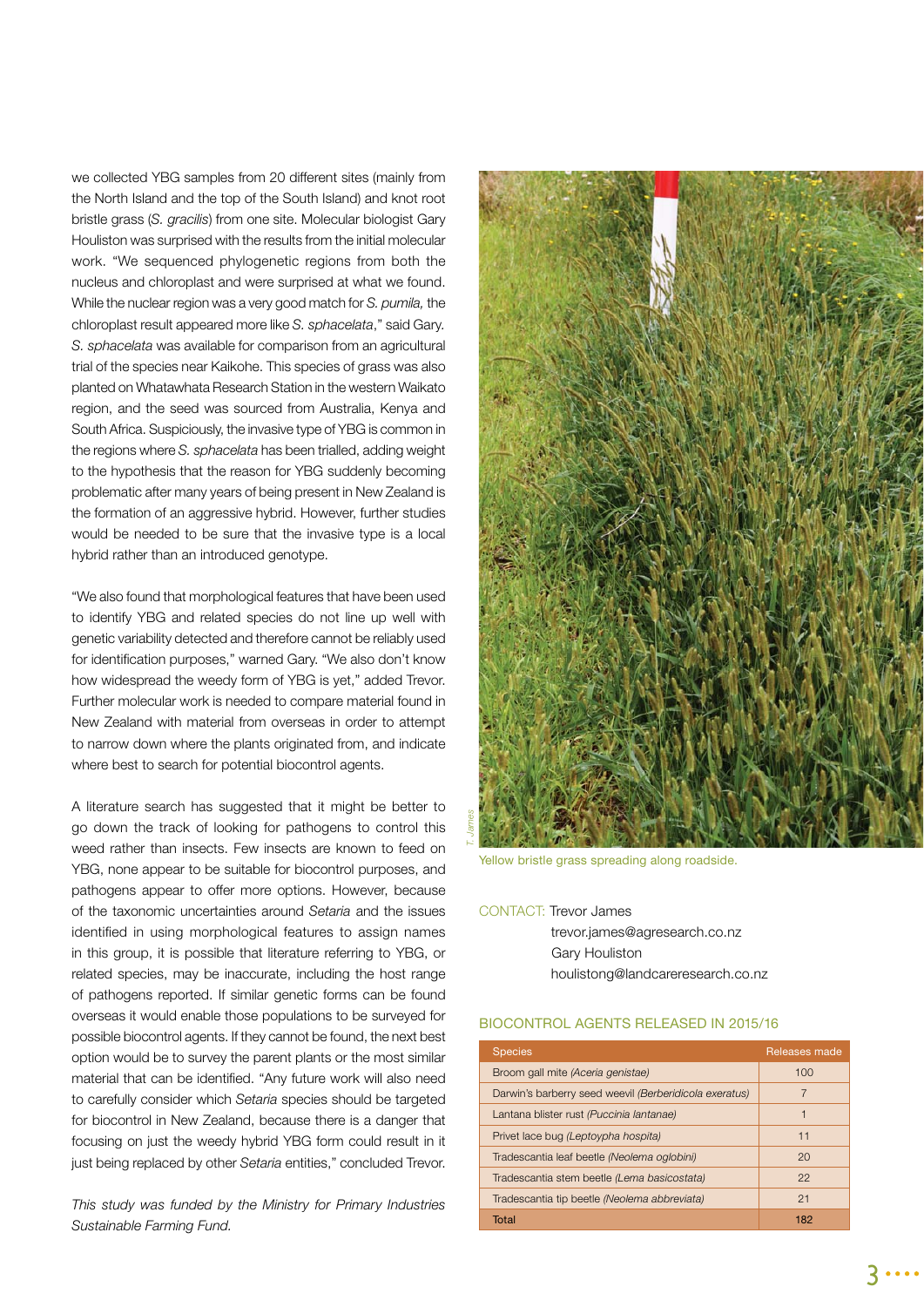In a world where accountability and measurable outcomes are becoming the norm, there seems to be more need than ever to demonstrate whether a project has been successful or not. "We have the techniques to monitor the impact of weed biocontrol agents in detail, but such work tends to be very expensive and therefore unable to be undertaken very often," said Simon Fowler, who leads the Beating Weeds research programme. "Since this has proven to be a barrier to following up on the success of weed biocontrol programmes, we have been developing more cost efficient methodologies that can use to achieve the same endpoint."

An approach trialled recently has been to revisit ragwort flea beetle (*Longitarsus jacobaeae*) release sites nationwide, 20–30 years after the beetles were released, and collect some simple information about the status of ragwort (*Jacobaea vulgaris*) on these properties now. The ragwort flea beetles were released at sites with significant ragwort problems, often 10-20 large plants/ m<sup>2</sup>. "We know that the flea beetle has had a big impact on the ragwort, because it is clearly nowhere near as prevalent as it used to be, but hard data is needed to support our observations," explained Simon. The strength of this assessment approach is the potentially large number of sites (>100) that data can be gathered from nationwide. While this data only provides a correlation (suggestion of a cause-and-effect relationship), it contributes to the overall story, supporting the cause-and-effect data that has been collected at a few sites through insecticide exclusion studies (where some ragwort plants were protected through the use of insecticide). It also enables people to compare results in their region with nationwide trends.

Landcare Research has an extensive database that summarises all known information about where biocontrol agents they provided have been released and their fate. From the >100 ragwort flea beetle release sites a list was drawn up of those that regional council staff would be asked to attempt to revisit. Sites that were known to have been destroyed were excluded, as were those for which there was no estimate of ragwort density around release time to use as a comparison. Although ragwort density was not always recorded when the flea beetles were released, density was estimated each time sites were subsequently revisited, so for many sites this data was available 1–3 years after the beetles were released and before they would have begun to make a serious dent in the ragwort.

Initially the approach was trialled as a pilot in three regions during 2011 and 2012: Wellington, Manawatu–Wanganui and Waikato. Site were visited at least twice in autumn (consistent with other monitoring), and in different calendar years to reduce the impact of any unusual annual variation that can occur with this plant. After the pilot trial the survey methodology was fine-tuned and then rolled out nationwide. "It proved more difficult than expected for regional council staff to fit in the site checks, which meant it took 4 years instead of 2 to collect this more extensive survey data," said Lynley Hayes, who helped to organise the survey. All up just over 70 sites nationwide were able to be resurveyed. Given the time elapsed since the releases, it was unusual for the same people who made the original releases to be involved in this survey, once again emphasising the need for good record keeping. A considerable number of the properties visited had also changed hands, with many landowners unaware of the flea beetles and their contribution to ragwort control.

The survey asked landowners questions about the management of the land, such as the farming type (e.g. dairy cows, beef stock, sheep, deer or horses) to see if that made any difference to the results, and any ongoing ragwort control efforts. They were also asked to describe the biocontrol programme in three words. We will report on these aspects of the survey results in the November issue of this newsletter. As well as questioning the landowners, the regional council staff visually estimated the density of ragwort remaining at the sites as well as checking for the presence of the beetle and other ragwort biocontrol agents. Photos of release sites were requested, but it proved difficult to take 'after' shots that lined up well with 'before' shots, due to a lack of data about where the original photos were taken or changes to landmarks (such as trees), in the interim. But the numerous photos of clean pasture still contribute to the overall story.

The data show that ragwort density has declined enormously since the release of the ragwort flea beetle (see graphs). At 42% of the sites there was no ragwort evident at the time the sites were checked, and at 51% of sites ragwort had declined by 90–99%. However, in 7% of the sites there had either been less than a 50% reduction in ragwort density or even an increase in density. Reductions in ragwort density occurred all over New Zealand, but the effect was strongest in the northern regions, which is consistent with previous information suggesting that ragwort declines were less dramatic in cooler or very wet regions, such as the West Coast and Southland.

The survey also showed that high numbers of the ragwort flea beetle were found at sites with mean annual rainfall up to 2000 mm. This is consistent with previous data that suggests the flea beetle larvae don't like getting too wet. However, the threshold of around 2000 mm/yr is encouragingly higher than that shown previously (1670 mm/yr), indicating that the flea beetle is able to do well in somewhat wetter regions than was previously thought.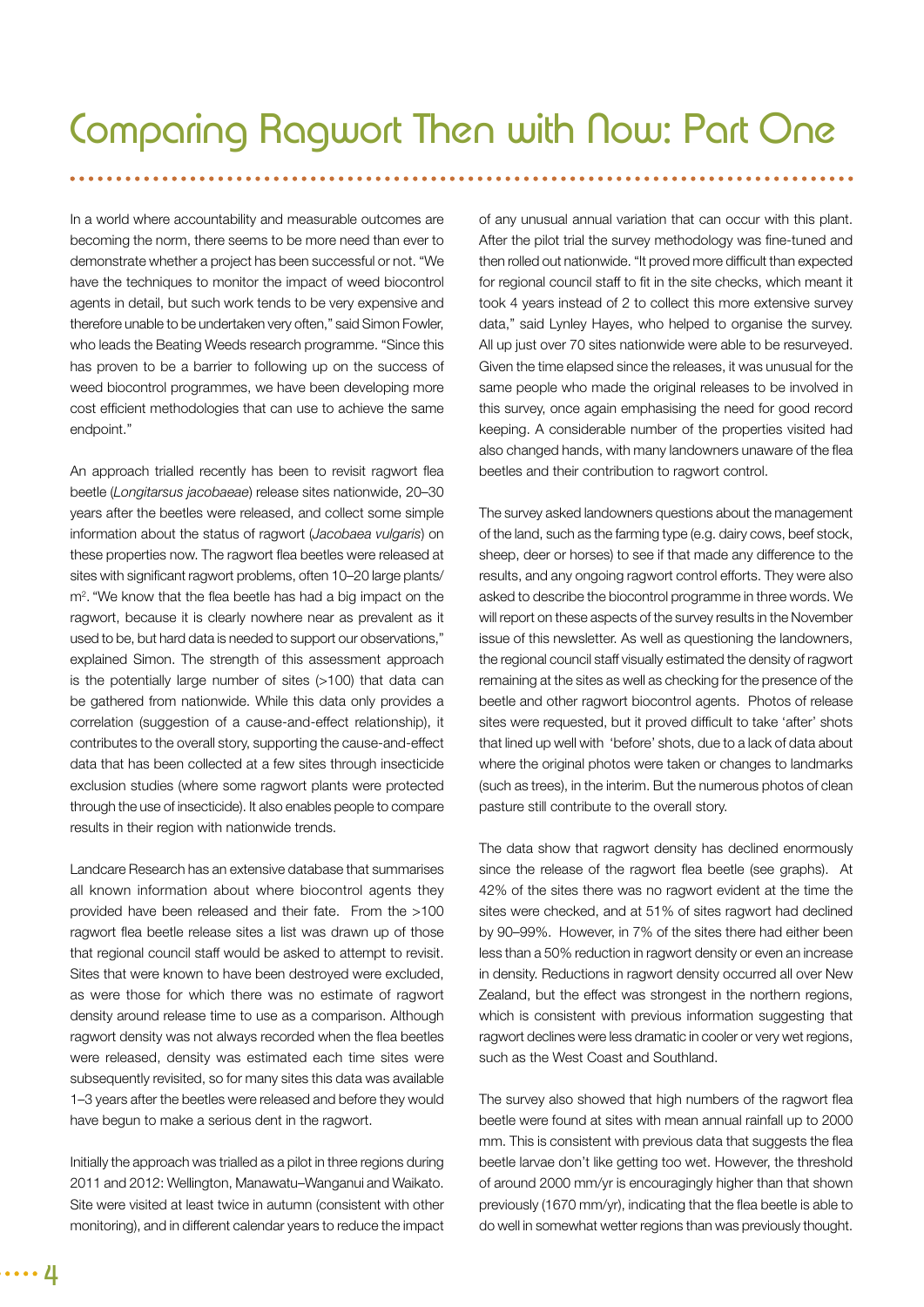







The number of release sites in five ragwort density categories: before biocontrol had any effects (red bars) compared to the recent reassessments (green bars)



Cinnabar moth (*Tyria jacobaeae*) was encountered at 68% of ragwort flea beetle release sites at some stage over the course of the study and is well spread throughout New Zealand. However, its occurrence at damaging levels was only ever noted sporadically, and earlier studies have shown it to be limited by natural enemies.

The study also found the ragwort plume moth (*Platyptilia isodactyla*) present at seven sites. On the West Coast the plume moth has self-colonised at least three of the ragwort flea beetle release sites, including the wettest site in the study (Whataroa, with a mean annual rainfall of 5305 mm). The fact that the plume moth is dispersing to new sites on the West Coast means that, as intended, it is doing well in these areas that are too wet for the flea beetle. The data also suggests that the plume moth may already be causing some declines in ragwort at these wet sites, again supporting other observations of the impact of this agent.

To summarise, the objective of this project is to develop simple, yet powerful, methods that can be used to demonstrate whether

a biocontrol programme has been successful or not. This project has achieved that aim, capturing vital information from a wide geographic range and showing regional differences in agent performance. "By involving many people we have been able to share the load and collect meaningful data in a highly costeffective manner without imposing a huge burden on any one party," concluded Simon. A similar resurvey project is underway to study the impact of nodding thistle (*Carduus nutans*) agents. A pilot study for this has been completed and the project will be rolled out nationwide this spring.

*This project was funded and data for it was collected by the National Biocontrol Collective*. *A huge thanks to everyone who contributed to this survey!*

CONTACT: Simon Fowler

 fowlers@landcareresearch.co.nz Lynley Hayes hayesl@landcareresearch.co.nz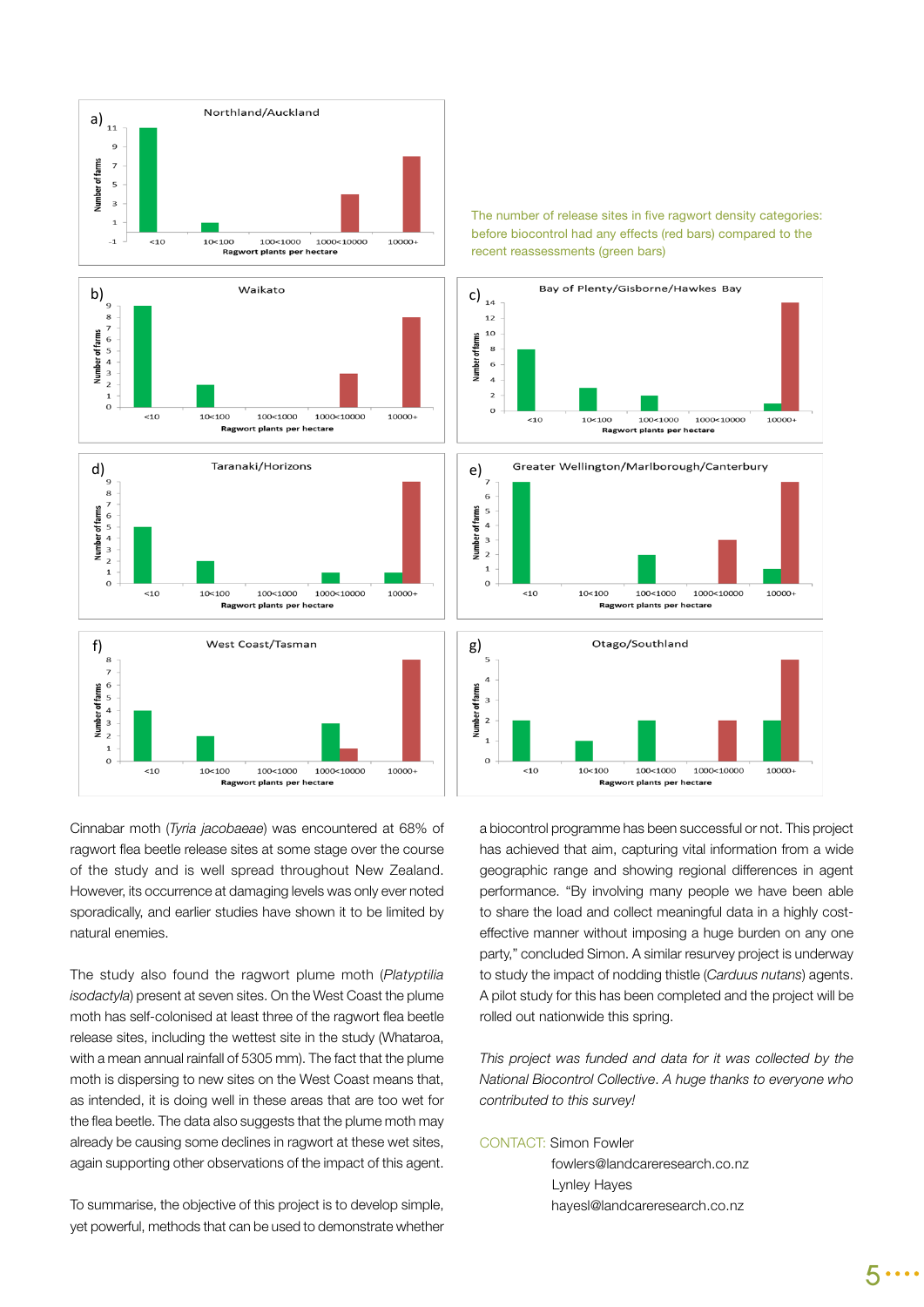The release of agents to biologically control two serious weeds, tutsan (*Hypericum androsaemum*) and field horsetail (*Equisetum arvense*), is a step closer after we received approvals from the Environmental Protection Authority (EPA) in May this year. The new agents for tutsan, which we developed for the Tutsan Action Group (a farmer-led group supported by Horizons Regional Council), include a leaf-tying moth (*Lathronympha strigana*) and a leaf beetle (*Chrysolina abchasica*). The moth attacks the stem, shoot-tips and seed-pods of the plant, and the beetle feeds on the foliage. Tutsan has become a significant pest of pasture and conservation land, particularly in the central North Island.

Hugh Gourlay, who is leading the work with the tutsan agents, has recently received confirmation that the leaf beetles are disease free and have been correctly identified, enabling him to apply to the Ministry for Primary Industries (MPI) to take them out of containment. However, the beetles have not been breeding as quickly as anticipated. "This is possibly due to changes in food quality and/or because they undergo a lengthy hibernation during the winter and we are still trying to understand what conditions are optimal for their survival in captivity," said Hugh. "Once we can take the beetles out of containment, we are hoping they will be happier and breed more readily, so we can start to seriously mass rear them for release," added Hugh. All going well, Hugh is hoping to make the first releases of both new agents simultaneously near Taumarunui in late spring this year.

Lindsay Smith has been leading the project to find agents to biologically control field horsetail (*Equisetum arvense*) for another farmer-led group, the Lower Rangitikei Horsetail Control Group. Field horsetail is particularly problematic in the lower North Island. Potential agents sourced from the UK were host-range tested at the Lincoln containment facility during 2013–15. These included



```
Field horsetail weevil
```
a fl ea beetle (*Hippuriphila modeeri*), a weevil (*Grypus equiseti*), and two sawfly species (*Dolerus germanicus* and *D. eversmanni*). *"*After studying all four insects we decided the weevil offered the most potential to control the plant," said Lindsay. Now that EPA approval to release the horsetail weevil has been granted, the challenge for this project is also to rear sufficient numbers to allow field releases to begin.

The great thing about the horsetail weevil is that both adults and larvae feed on the plant. Young weevil larvae munch their way down the stem and into the large underground root system, reducing its ability to produce new shoots and lowering the plant's ability to invade new habitats. "This is a significant advantage because it will help minimise the extent to which the plant is shifted unintentionally from site to site in soil," said Craig Davey from Horizons Regional Council, which has also supported the group behind this project. "Biocontrol will add another tool to the toolbox putting us in a better position to provide best practice advice to land managers who are struggling to keep the plant under control," explained Craig. "What is required is long-term persistent control that will minimise the need for chemical input and reduce the risk of spread region-wide," he added.

"We only have small numbers of larvae at this stage, but once they have pupated and new adults emerge in spring we will apply to MPI for approval to remove them from containment and make the first field release in the Rangitikei region," said Lindsay. Some additional adult weevils were recently shipped from the UK to help boost the population. "These adults are currently producing plenty of eggs in containment, but their offspring will need to be rephased to our southern hemisphere seasons before they can be released," said Lindsay. It is not difficult to grow field horsetail in containment, but in winter plants die back, making it difficult to maintain a breeding population of weevils shipped in from the northern hemisphere summer needing fresh horsetail growth. However, it is hoped that from these small beginnings a lot of farmers are ultimately going to be very happy.

Both the field horsetail and tutsan projects are funded by the *Ministry for Primary Industries' Sustainable Farming Fund, with co-funding provided by a range of other organisations, including the National Biocontrol Collective.* 

CONTACT: Hugh Gourlay (tutsan) gourlayh@landcareresearch.co.nz Lindsay Smith (field horsetail) smithl@landcareresearch.co.nz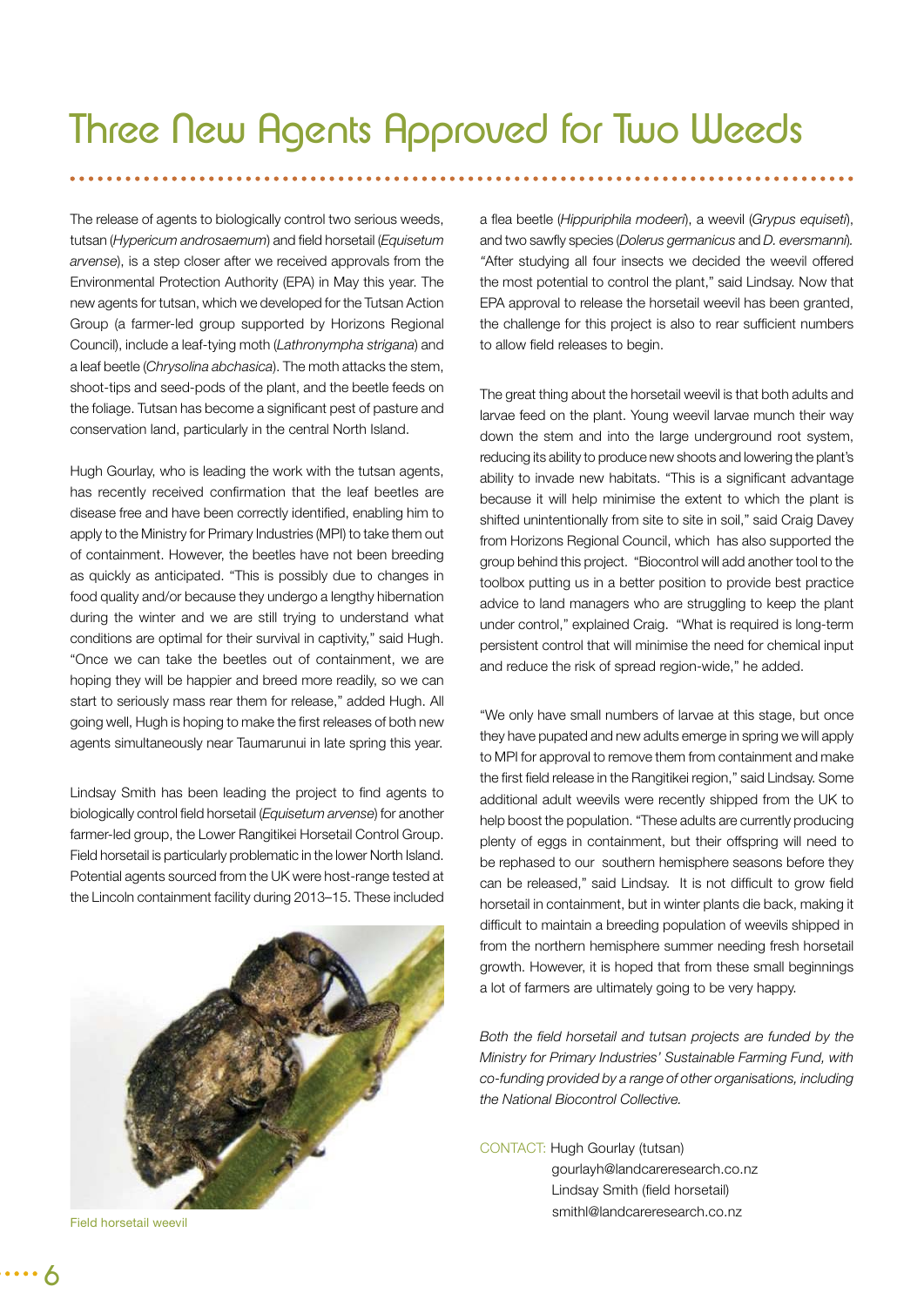### Smut for Tradescantia Soon

The three beetles released for the biological control of tradescantia (*Tradescantia fluminensis*) continue to go from strength to strength in New Zealand. However, there has been an instance already of beetles released in a riparian area in Northland, thought to be high enough up to be well out of harm's way, being affected by an extreme flood. As well as these infrequent catastrophic events, there are plenty of tradescantia-infested areas that are regularly flooded in which it will be difficult for the beetles to be effective, and so we are still considering introducing a yellow leaf spot fungus that may be better suited to such soggy situations. Tradescantia typically bounces back from remaining fragments quickly after a flood, but beetle populations take much longer to recover. However, fungi tend to thrive in damp conditions and infection may build and spread in only weeks or months.

We have referred to this smut-like fungus previously as *Kordyana* sp., but recently it was officially named as *Kordyana brasiliensis*. Spores germinate on the upper surface of tradescantia leaves, as long as some moisture is present, and about 10 days later yellow leaf spots appear on the upper leaf surface and these develop, expand and turn brown as the infected leaves die. In another 15 days the spot centres turn white underneath, and if humidity is high enough, new basidiospores form there. Basidiospores are very small, and are easily spread through air turbulence, and the whole cycle starts again as soon as they land on a new tradescantia plant.

We obtained permission to release the yellow leaf spot fungus in New Zealand in 2013. However, because of funding constraints, we have been releasing and monitoring the beetles first. The jury is still out on whether we need the fungus but, because of the flooding issues, there is a good chance it will be needed here. "In Brazil we most commonly saw the yellow leaf spot fungus close to waterways where the beetles were less common, probably because of flooding," said Simon Fowler, who has led the project. Meanwhile, the Australians have been investigating the potential of the yellow leaf spot to control tradescantia there.

In Australia a weed needs to be declared a biocontrol target by the Invasive Plants and Animals Committee (IPAC) before applications to release agents against it can be submitted. Tradescantia was approved as a target by IPAC in December 2015. The smut fungus had already been applied to a range of plants closely related to the target weed in Brazil and found to be highly host specific. "However, those tests were performed for New Zealand so some plants of significance in Australia were not included," explained Louise Morin (CSIRO), "and so further tests were required by our authorities".



Tradescantia infected with the yellow leaf spot fungus.

The tradescantia yellow leaf spot was imported into the CSIRO containment facility at Black Mountain, Canberra, in July 2014, and a culture established on Australian tradescantia plants. Plant species to be included in host range testing were chosen according to recent molecular phylogenies of the family Commelinaceae, to which tradescantia belongs. The fungus was applied to seven species that had previously been tested in Brazil (including the target weed) and 22 additional species or cultivars of relevance to Australia (ornamental plants, weeds and native taxa). "Results confirmed that the yellow leaf spot fungus is highly host specific and able to damage all of the tradescantia accessions we tested," revealed Louise. She is now working on an application to release this fungus in Australia. "We hope to submit it by the end of August this year."

It is reassuring the Australian tests confirmed that tradescantia leaf spot is highly host specific, and handy that we can now obtain it from just 'over the ditch'. This will potentially be easier than getting it from South America, especially since this smut fungus does not do well in artificial culture and needs to be transported quickly inside living plant tissues. All in all, the tradescantia yellow leaf spot looks like a very promising biocontrol agent for both Australia and New Zealand.

*The tradescantia project in New Zealand has been funded by the National Biocontrol Collective and in Australia by the Department of the Environment. We acknowledge the assistance of Robert Barreto and Davi Macedo, at the University of Viçosa, Brazil, who*  have helped to find, test and supply the yellow leaf spot fungus.

### CONTACT: Jane Barton

Jane.Barton@ihug.co.nz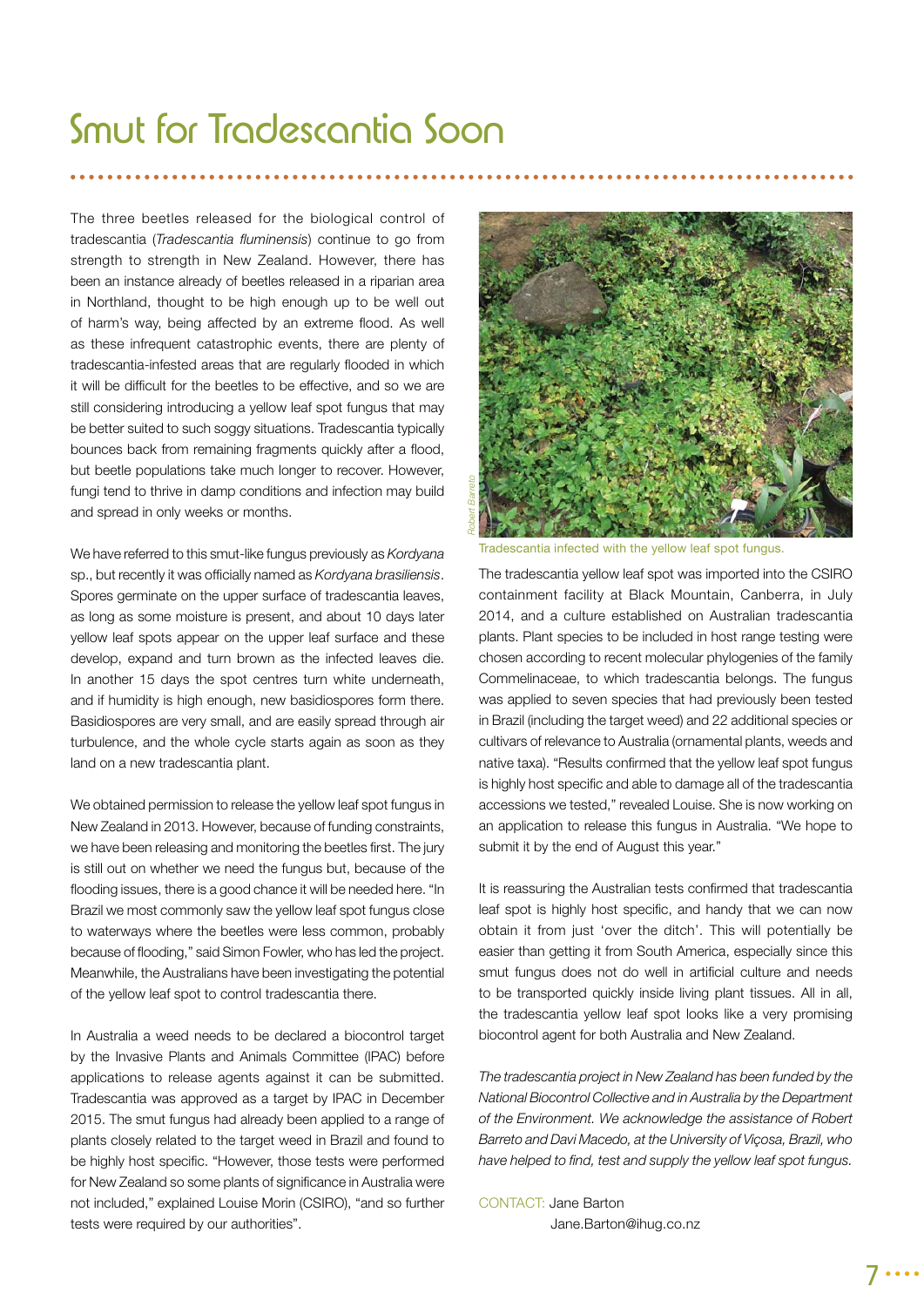### Spring Activities

Most biocontrol agents become active during spring, making it a busy time of year to check release sites and move agents around.

#### Boneseed leafroller *(Tortrix s.l. sp. "chrysanthemoides")*

- Check release sites for feeding shelters made by caterpillars webbing together leaves at the tips of stems. Also look for 'windows' in the leaves and sprinkles of black frass. Small caterpillars are olive green in colour and become darker, with two parallel rows of white spots as they mature.
- Caterpillars can be harvested if you find them in good numbers. Cut off infested boneseed tips and wedge them into plants at new sites. Aim to shift at least 500 caterpillars to sites where scale insects and invasive ants are not known to be present.

#### Broom gall mites *(Aceria genistae)*

- Check release sites for galls, which look like deformed lumps and range in size from 5 to 30 mm across. Very heavy galling, leading to the death of bushes, has already been observed at some sites.
- Harvesting of galls is best undertaken from late spring to early summer when predatory mites are less abundant. If galls are present in good numbers, aim to shift at least 50 to each site and tie them on to plants so the tiny mites can shift across.

#### Broom leaf beetles *(Gonioctena olivacea)*

- Check release sites by beating plants over a tray. Look for the adults, which are 2–5 mm long and goldish-brown (females) through to orangey-red (males), with stripes on their backs. Look also for greyish-brown larvae, which may also be seen feeding on leaves and shoot tips.
- It is probably still a bit soon to begin harvesting and redistribution.

#### Broom shoot moth *(Agonopterix assimilella)*

- Late spring is the best time to check release sites. Look for the caterpillars' feeding shelters made by webbing twigs together. Small caterpillars are dark reddish-brown and turn dark green as they get older. We are unsure if this moth has managed to successfully establish in New Zealand, so we will be interested to hear if you find any sign of the caterpillars.
- We would not expect you to be able to begin harvesting and redistribution just vet.

#### Green thistle beetles *(Cassida rubiginosa)*

 Check release sites for adult beetles, which emerge on warm days towards the end of winter and feed on new thistle leaves, making round window holes. The adults are 6–7.5 mm long and green, but are quite well camouflaged against the leaf. The larvae also make windows in the leaves. They have a protective



#### Lantana blister rust

covering of old moulted skins and excrement. You may also see brownish clusters of eggs on the undersides of leaves.

• It should be possible to harvest beetles at many of the older sites. Use a garden-leaf vacuum machine and aim to shift at least 50 adults from spring throughout summer and into autumn. Be careful to separate the beetles from other material collected, which may include pasture pests.

#### Lantana blister rust *(Puccinia lantanae)*

- Check sites where lantana plants infected with blister rust have been planted out, especially after a period of warm, wet weather. Signs of infection include leaf and stem chlorosis (yellowing) accompanied by large, dark pustules on the undersides of leaves and on the stems. Stunting, defoliation and die-back may also be apparent.
- Once established, this rust is likely to be readily dispersed by the wind. If redistribution efforts are needed, the best method is likely to involve placing small potted lantana plants beneath infected ones and then planting these out at new sites once they have become infected. However, to propagate and distribute lantana in this manner an exemption from MPI will be required.

#### Lantana leaf rust *(Prospodium tuberculatum)*

- Check sites where the leaf rust has been released, especially after a period of warm, wet weather. Look for yellowing on the leaves with corresponding brown pustules and spores, rather like small coffee granules. A hand lens may be needed to see the symptoms during early stages of infection.
- Once established, this rust is likely to be readily dispersed by the wind. If redistribution efforts are needed, the best method will likely involve harvesting infected leaves, washing them in water to make a spore solution and then applying this to plants.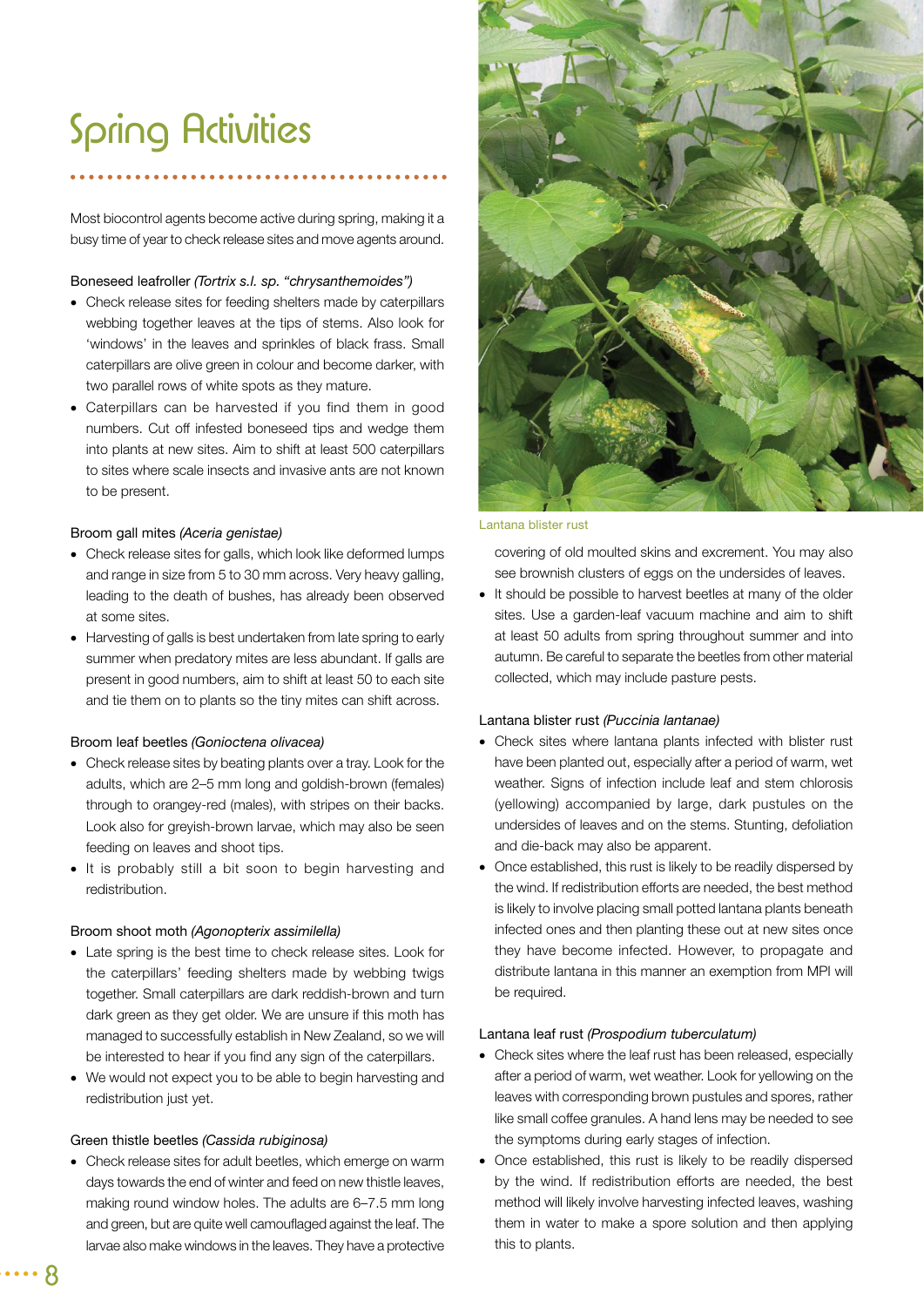#### Privet lace bug *(Leptoypha hospita)*

- Although it is early days for privet lace bug releases it might be worth checking release sites to look for any signs post winter. Examine the undersides of leaves for the adults and nymphs, especially leaves showing signs of bleaching.
- It is likely to be too soon for any harvesting to begin.

#### Ragwort plume moth *(Platyptilia isodactyla)*

- October is the best time to check release sites for caterpillars. Look for plants with wilted or blackened or blemished shoots with holes and an accumulation of debris, frass or silken webbing. Pull back the leaves at the crown of damaged plants to look for hairy, green larvae and pupae. Also check where the leaves join bolting stems for holes and frass. Don't get confused by larvae of the blue stem borer (*Patagoniodes farinaria*), which look similar to plume moth larvae until they develop their distinctive bluish colouration.
- If the moth is present in good numbers, the best time to shift it around is in late spring. Dig up damaged plants, roots and all. Pupae may be in the surrounding soil so retain as much as possible. Shift at least 50–100 plants, but the more the better. Place one or two infested plants beside a healthy ragwort plant so that any caterpillars can crawl across.

#### Tradescantia leaf beetle (*Neolema ogloblini*)

- Check release sites for the shiny metallic bronze adults sitting on the foliage, or the larvae, which have a distinctive protective covering over their backs. Also look for notches in the edges of leaves caused by adult feeding, or leaves that have been skeletonised by larvae grazing off the green tissue. The white, star-shaped pupal cocoons may also be visible on damaged foliage.
- If you can find plenty of beetles then harvesting can begin. Aim to collect and shift 50–100 beetles. Collect the beetles either using a suction device or a small net.

#### Tradescantia stem beetle (*Lema basicostata*)

- Check release sites for the black knobbly adults, which tend to drop when disturbed and can be difficult to see. Look also for their feeding damage, which consists of elongated windows in the upper surfaces of leaves, or sometimes whole leaves consumed. The larvae inside the stems will also be difficult to spot. Look for stems showing signs of necrosis or collapse and brown frass.
- If you can find widespread damage at the site then you may be able to begin harvesting. We still need to identify the best possible method to do this. If it proves to be too difficult to collect 50-100 adults with a suction device, then another approach to try would be to remove a quantity of the

damaged material and put it in a wool pack or on a tarpaulin and wedge this into tradescantia at new sites. However, to distribute tradescantia in this manner an exemption from MPI will be required.

#### Tradescantia tip beetle (*Neolema abbreviata*)

- Check the release site for the adults, which are mostly black with yellow wing cases, sitting about on the foliage. Look also for their feeding damage, which looks like elongated windows in the leaves, similar to those made by the stem beetle. Larvae will also be difficult to see when they are feeding inside the tips, but brown frass may be visible. When tips are in short supply, the slug-like larvae feed externally on the leaves.
- If you can find plenty of beetles then harvesting can begin. Aim to collect and shift 50–100 beetles. Collect the beetles using either a suction device or a small net.

#### Other agents

You might also need to check or distribute the following this spring:

- gorse soft shoot moth (*Agonopterix ulicetella*)
- gorse thrips (*Sericothrips staphylinus*)
- gorse colonial hard shoot moth (*Pempelia genistella*).

#### National Assessment Protocol

For those taking part in the National Assessment Protocol, spring is the appropriate time to check for establishment and/ or assess population damage levels for the species listed in the table below. You can find out more information about the protocol and instructions for each agent at:

www.landcareresearch.co.nz/publications/books/biocontrolof-weeds-book

| <b>Target</b> | When                                       | Agents                                                                                                                                                           |
|---------------|--------------------------------------------|------------------------------------------------------------------------------------------------------------------------------------------------------------------|
| <b>Broom</b>  | Oct-Nov<br>Oct-Nov<br>Sept-Oct<br>Aug-Sept | Leaf beetle (Gonioctena olivacea)<br>Psyllid <i>(Arytainilla spartiophila)</i><br>Shoot moth (Agonopterix assimilella)<br>Twig miner (Leucoptera spartifoliella) |
| Lantana       | Oct-Nov (or<br>March-May)                  | Blister rust (Puccinia lantanae)<br>Leaf rust (Prospodium tuberculatum)                                                                                          |
| Tradescantia  | Nov-April                                  | Leaf beetle (Neolema ogloblini)<br>Stem beetle (Lema basicostata)<br>Tip beetle (Neolema abbreviata)                                                             |

Send any reports of interesting, new or unusual sightings to Lynley Hayes (hayesl@landcareresearch.co.nz, Ph 03 321 9694).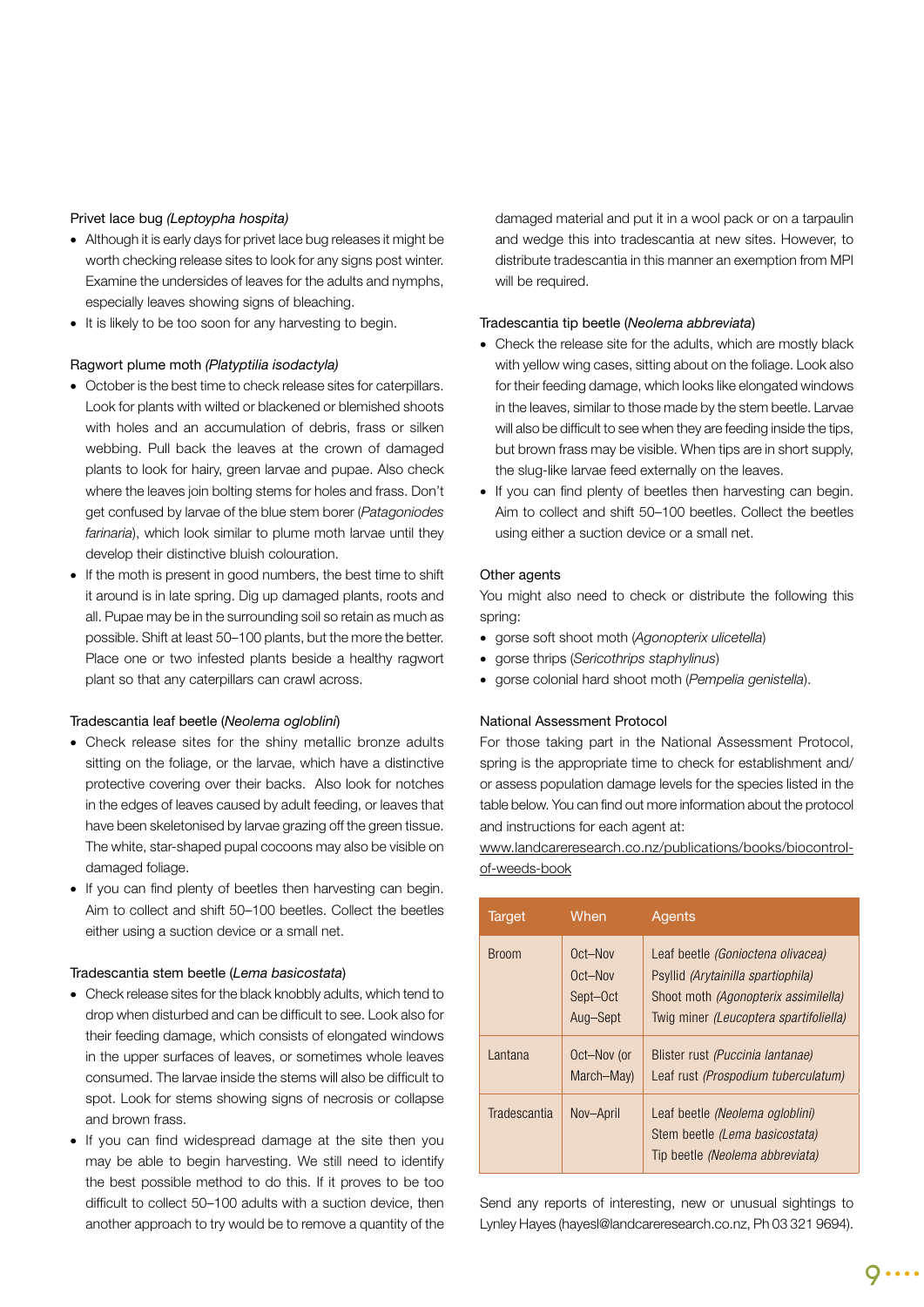# Who's Who in Biological Control of Weeds?

| Alligator weed beetle<br>(Agasicles hygrophila)                                    | Foliage feeder, common, often provides excellent control on static water bodies.                                                                                                                        |
|------------------------------------------------------------------------------------|---------------------------------------------------------------------------------------------------------------------------------------------------------------------------------------------------------|
| Alligator weed beetle<br>(Disonycha argentinensis)                                 | Foliage feeder, released widely in the early 1980s, failed to establish.                                                                                                                                |
| Alligator weed moth<br>(Arcola malloi)                                             | Stem borer, common in some areas, can provide excellent control on static water bodies.                                                                                                                 |
| Blackberry rust<br>(Phragmidium violaceum)                                         | Leaf rust fungus, self-introduced, common in areas where susceptible plants occur, can be damaging but many<br>plants are resistant.                                                                    |
| Boneseed leaf roller (Tortrix s.l. sp.<br>"chrysanthemoides")                      | Foliage feeder, established and quite common at some North Island (NI) sites but no significant damage yet,<br>limited by predation and parasitism.                                                     |
| Bridal creeper rust<br>(Puccinia myrsiphylli)                                      | Rust fungus, self-introduced, first noticed in 2005, widespread and providing good control.                                                                                                             |
| Broom gall mite<br>(Aceria genistae)                                               | Gall former, recently released widely, establishing well and already severely damaging plants at some sites.                                                                                            |
| Broom leaf beetle<br>(Gonioctena olivacea)                                         | Foliage feeder, recently released widely, established at a few sites but not yet abundant anywhere.                                                                                                     |
| Broom psyllid<br>(Arytainilla spartiophila)                                        | Sap sucker, becoming common, some damaging outbreaks seen, but may be limited by predation, impact<br>unknown.                                                                                          |
| Broom seed beetle<br>(Bruchidius villosus)                                         | Seed feeder, common in many areas, now destroying up to 84% of seeds at older release sites.                                                                                                            |
| Broom shoot moth<br>(Agonopterix assimilella)                                      | Foliage feeder, recently released at limited sites as difficult to rear, establishment success is uncertain.                                                                                            |
| Broom twig miner<br>(Leucoptera spartifoliella)                                    | Stem miner, self-introduced, common, often causes obvious damage.                                                                                                                                       |
| Californian thistle flea beetle<br>(Altica carduorum)                              | Foliage feeder, released widely during the early 1990s, failed to establish.                                                                                                                            |
| Californian thistle gall fly<br>(Urophora cardui)                                  | Gall former, extremely rare as galls tend to be eaten by sheep, impact unknown.                                                                                                                         |
| Californian thistle leaf beetle<br>(Lema cyanella)                                 | Foliage feeder, only established at one site near Auckland where it causes obvious damage.                                                                                                              |
| Californian thistle rust<br>(Puccinia punctiformis)                                | Systemic rust fungus, self-introduced, common, damage usually not widespread.                                                                                                                           |
| Californian thistle stem miner<br>(Ceratapion onopordi)                            | Stem miner, attacks a range of thistles, recently released at limited sites as difficult to rear, establishment success<br>unknown.                                                                     |
| Green thistle beetle<br>(Cassida rubiginosa)                                       | Foliage feeder, attacks a range of thistles, recently released widely, establishing well and some damaging<br>outbreaks beginning to occur.                                                             |
| Chilean needle grass rust<br>(Uromyces pencanus)                                   | Rust fungus, approved for release in 2011 but no releases made yet as waiting for export permit to be granted,<br>only South Island (SI) populations likely to be susceptible.                          |
| Darwin's barberry flower bud weevil                                                | Flower bud feeder, approved for release in 2012, releases will be made after the seed weevil is established if still                                                                                    |
| (Anthonomus kuscheli)<br>Darwin's barberry seed weevil<br>(Berberidicola exaratus) | needed.<br>Seed feeder, approved for release in 2012, first release made in early 2015, and releases are continuing.                                                                                    |
| Field horsetail weevil<br>(Grypus equiseti)                                        | Foliage and rhizome feeder, approved for release in 2016, first field release planned for spring 2016.                                                                                                  |
| Gorse colonial hard shoot moth<br>(Pempelia genistella)                            | Foliage feeder, from limited releases established only in Canterbury, impact unknown, but obvious damage seen<br>at several sites.                                                                      |
| Gorse hard shoot moth<br>(Scythris grandipennis)                                   | Foliage feeder, failed to establish from small number released at one site, no further releases planned due to<br>rearing difficulties.                                                                 |
| Gorse pod moth<br>(Cydia succedana)                                                | Seed feeder, common in many areas, can destroy many seeds in spring but not as effective in autumn, not well<br>synchronised with gorse flowering in some areas.                                        |
| Gorse seed weevil<br>(Exapion ulicis)                                              | Seed feeder, common, destroys many seeds in spring.                                                                                                                                                     |
| Gorse soft shoot moth<br>(Agonopterix umbellana)                                   | Foliage feeder, established poorly in the NI but well established and common in parts of the SI, some impressive<br>outbreaks seen, impact unknown.                                                     |
| Gorse spider mite<br>(Tetranychus lintearius)                                      | Sap sucker, common, often causes obvious damage, but ability to persist is limited by predation.                                                                                                        |
| Gorse stem miner<br>(Anisoplaca pytoptera)                                         | Stem miner, native, common in the SI, often causes obvious damage, lemon tree borer has similar impact in the<br>NI.                                                                                    |
| Gorse thrips<br>(Sericothrips staphylinus)                                         | Sap sucker, common in many areas, impact unknown.                                                                                                                                                       |
| Heather beetle<br>(Lochmaea suturalis)                                             | Foliage feeder, established in and around Tongariro National Park (TNP), also Rotorua, 1500 ha heather<br>damaged/killed at TNP since 1996, new strains more suited to high altitude released recently. |
| Hemlock moth<br>(Agonopterix alstromeriana)                                        | Foliage feeder, self-introduced, common, often causes severe damage.                                                                                                                                    |
| Hieracium crown hover fly                                                          | Crown feeder, released at limited sites as difficult to rear, establishment success unknown.                                                                                                            |
| (Cheilosia psilophthalma)<br>Hieracium gall midge                                  | Gall former, established in both islands, common near Waiouru, where it has reduced host by 18% over 6 years,                                                                                           |
| (Macrolabis pilosellae)<br>Hieracium gall wasp                                     | also very damaging in laboratory trials.<br>Gall former, established but not yet common in the SI and not established yet in the NI, impact unknown but                                                 |
| (Aulacidea subterminalis)                                                          | reduces stolon length in laboratory trials.                                                                                                                                                             |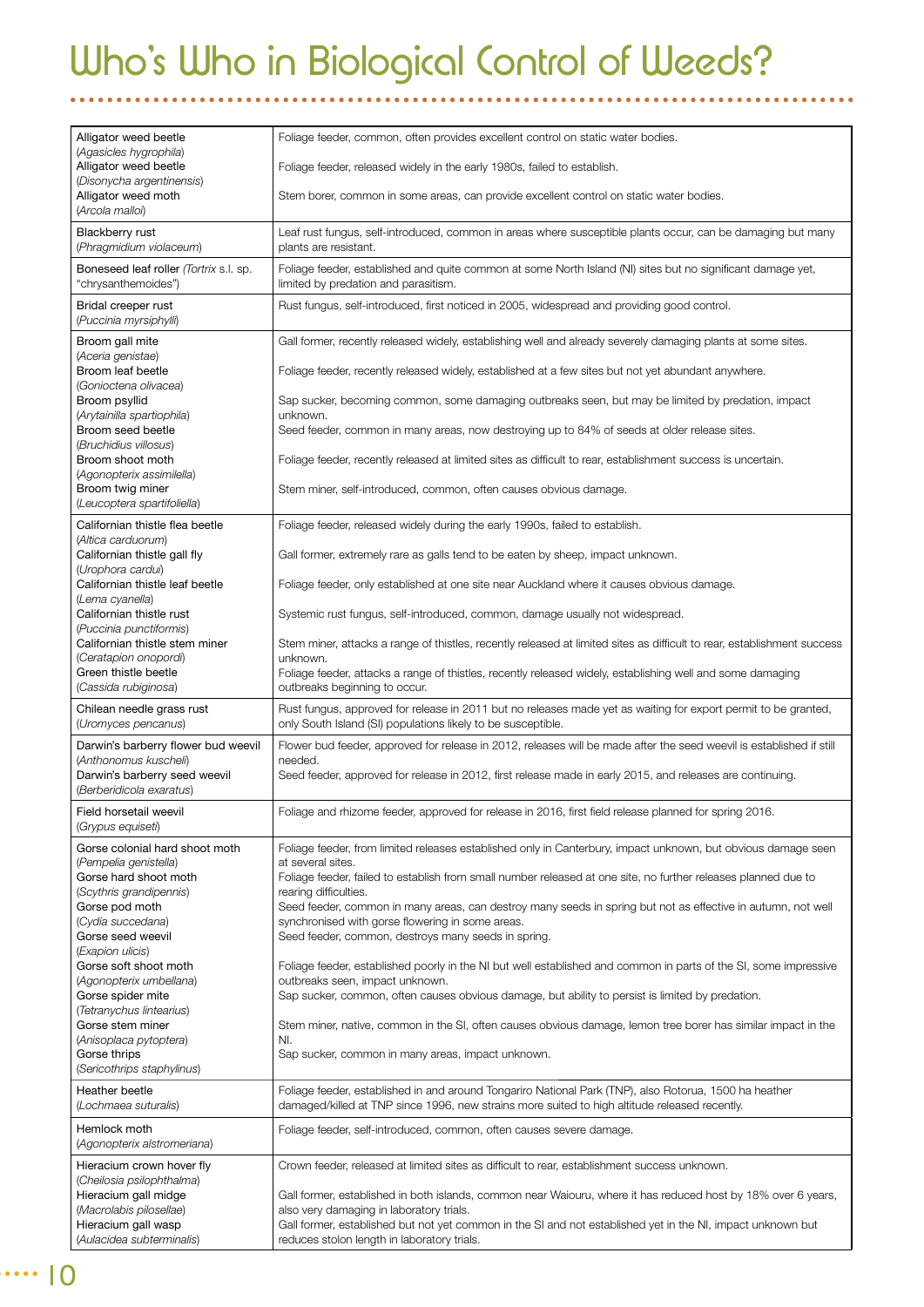| Hieracium plume moth                                                          | Foliage feeder, only released at one site due to rearing difficulties, did not establish.                                                                                                              |
|-------------------------------------------------------------------------------|--------------------------------------------------------------------------------------------------------------------------------------------------------------------------------------------------------|
| (Oxyptilus pilosellae)<br>Hieracium root hover fly<br>(Cheilosia urbana)      | Root feeder, released at limited sites as difficult to rear, establishment success unknown.                                                                                                            |
| Hieracium rust (Puccinia hieracii var.<br>piloselloidarum)                    | Leaf rust fungus, self-introduced?, common, causes slight damage to some mouse-ear hawkweed, plants vary in<br>susceptibility.                                                                         |
| Japanese honeysuckle white<br>admiral (Limenitis glorifica)                   | Foliage feeder, approved for release in 2013, cannot be reared in captivity, released at 2 field sites in 2014,<br>establishment confirmed at one and will begin harvesting from this site in 2016/17. |
| Japanese honeysuckle stem beetle<br>(Oberea shirahati)                        | Stem miner, approved for release in 2015, difficult to rear in captivity, plan to make first field release before end of<br>2016.                                                                      |
| Lantana blister rust                                                          | Leaf and stem rust fungus, approved for release in 2012, releases began autumn 2015, establishment success                                                                                             |
| (Puccinia lantanae)<br>Lantana leaf rust                                      | unknown.<br>Leaf rust fungus, approved for release in 2012, releases began autumn 2015, believed to have established at                                                                                |
| (Prospodium tuberculatum)<br>Lantana plume moth                               | several sites in Northland.<br>Flower feeder, self-introduced, host range, distribution and impact unknown.                                                                                            |
| (Lantanophaga pusillidactyla)                                                 |                                                                                                                                                                                                        |
| Mexican devil weed gall fly<br>(Procecidochares utilis)                       | Gall former, common, initially high impact but now reduced considerably by Australian parasitic wasp.                                                                                                  |
| Mexican devil weed leaf fungus<br>(Passalora ageratinae)                      | Leaf fungus, probably accidentally introduced with gall fly in 1958, common and almost certainly having an<br>impact.                                                                                  |
| Mist flower fungus                                                            | Leaf smut, common and often causes severe damage.                                                                                                                                                      |
| (Entyloma ageratinae)<br>Mist flower gall fly                                 | Gall former, common now at many sites, in conjunction with the leaf smut provides excellent control of mist                                                                                            |
| (Procecidochares alani)                                                       | flower.                                                                                                                                                                                                |
| Moth plant beetle<br>(Colaspis argentinensis)                                 | Root feeder, approved for release in 2011 but no releases made yet as waiting for export permit to be granted by<br>Argentinian authorities.                                                           |
| Moth plant rust                                                               | Rust fungus, approved for release in 2015 but no releases made yet as waiting for export permit to be granted by                                                                                       |
| (Puccinia araujiae)                                                           | Argentinian authorities.                                                                                                                                                                               |
| Nodding thistle crown weevil<br>(Trichosirocalus horridus)                    | Root and crown feeder, becoming common on several thistles, often provides excellent control in conjunction<br>with other thistle agents.                                                              |
| Nodding thistle gall fly<br>(Urophora solstitialis)                           | Seed feeder, becoming common, can help to provide control in conjunction with other thistle agents.                                                                                                    |
| Nodding thistle receptacle weevil<br>(Rhinocyllus conicus)                    | Seed feeder, common on several thistles, can help to provide control of nodding thistle in conjunction with other<br>thistle agents.                                                                   |
| Old man's beard leaf fungus                                                   | Leaf fungus, initially caused noticeable damage but has become rare or died out.                                                                                                                       |
| (Phoma clematidina)<br>Old man's beard leaf miner                             | Leaf miner, common, damaging outbreaks occasionally seen, but appears to be limited by parasitism.                                                                                                     |
| (Phytomyza vitalbae)<br>Old man's beard sawfly                                | Foliage feeder, released at limited sites as difficult to rear, has only established at one site in Nelson where still                                                                                 |
| (Monophadnus spinolae)                                                        | appears to be rare and having no obvious impact.                                                                                                                                                       |
| Privet lacebug<br>(Leptoypha hospita)                                         | Sap sucker, releases began spring 2015, establishment success not yet known, but some promising early<br>damage seen already.                                                                          |
| Cinnabar moth<br>(Tyria jacobaeae)                                            | Foliage feeder, common in some areas, often causes obvious damage.                                                                                                                                     |
| Ragwort crown-boring moth<br>(Cochylis atricapitana)                          | Stem miner and crown borer, released widely, has probably failed to establish.                                                                                                                         |
| Ragwort flea beetle<br>(Longitarsus jacobaeae)                                | Root and crown feeder, common, provides excellent control in many areas.                                                                                                                               |
| Ragwort plume moth                                                            | Stem, crown and root borer, recently released widely, well established and quickly reducing ragwort noticeably at                                                                                      |
| (Platyptilia isodactyla)<br>Ragwort seed fly                                  | many sites.<br>Seed feeder, established in the central NI, no significant impact.                                                                                                                      |
| (Botanophila jacobaeae)                                                       |                                                                                                                                                                                                        |
| Greater St John's wort beetle<br>(Chrysolina quadrigemina)                    | Foliage feeder, common in some areas, not believed to be as significant as the lesser St John's wort beetle.                                                                                           |
| Lesser St John's wort beetle<br>(Chrysolina hyperici)                         | Foliage feeder, common, nearly always provides excellent control.                                                                                                                                      |
| St John's wort gall midge<br>(Zeuxidiplosis giardi)                           | Gall former, established in the northern SI, often causes severe stunting.                                                                                                                             |
| Scotch thistle gall fly<br>(Urophora stylata)                                 | Seed feeder, released at limited sites, establishing and spreading readily, fewer thistles observed at some sites,<br>impact unknown.                                                                  |
| Tradescantia leaf beetle                                                      | Foliage feeder, released widely since 2011, establishing well and beginning to cause noticeable damage.                                                                                                |
| (Neolema ogloblini)<br>Tradescantia stem beetle                               | Stem borer, releases began in 2012, establishing well with major damage seen at several sites already.                                                                                                 |
| (Lema basicostata)<br>Tradescantia tip beetle                                 | Tip feeder, releases began in 2013, appears to be establishing readily.                                                                                                                                |
| (Neolema abbreviata)<br>Tradescantia yellow leaf spot<br>Kordyana brasiliense | Leaf fungus, approved for released in 2013 but no releases as yet, plan to import fungus into containment in<br>2017 so releases can begin.                                                            |
| Tutsan beetle                                                                 | Foliage feeder, approved for release in 2016, first field release planned for spring 2016.                                                                                                             |
| (Chrysolina abchasica)<br>Tutsan moth<br>(Lathronympha strigana)              | Foliage and seed pod feeder, approved for release in 2016, first field release planned for spring 2016.                                                                                                |
| Woolly nightshade lace bug<br>(Gargaphia decoris)                             | Sap sucker, recently released widely, establishing readily at many sites, some damaging outbreaks are beginning<br>to occur.                                                                           |
|                                                                               |                                                                                                                                                                                                        |

 $\prod$  ...